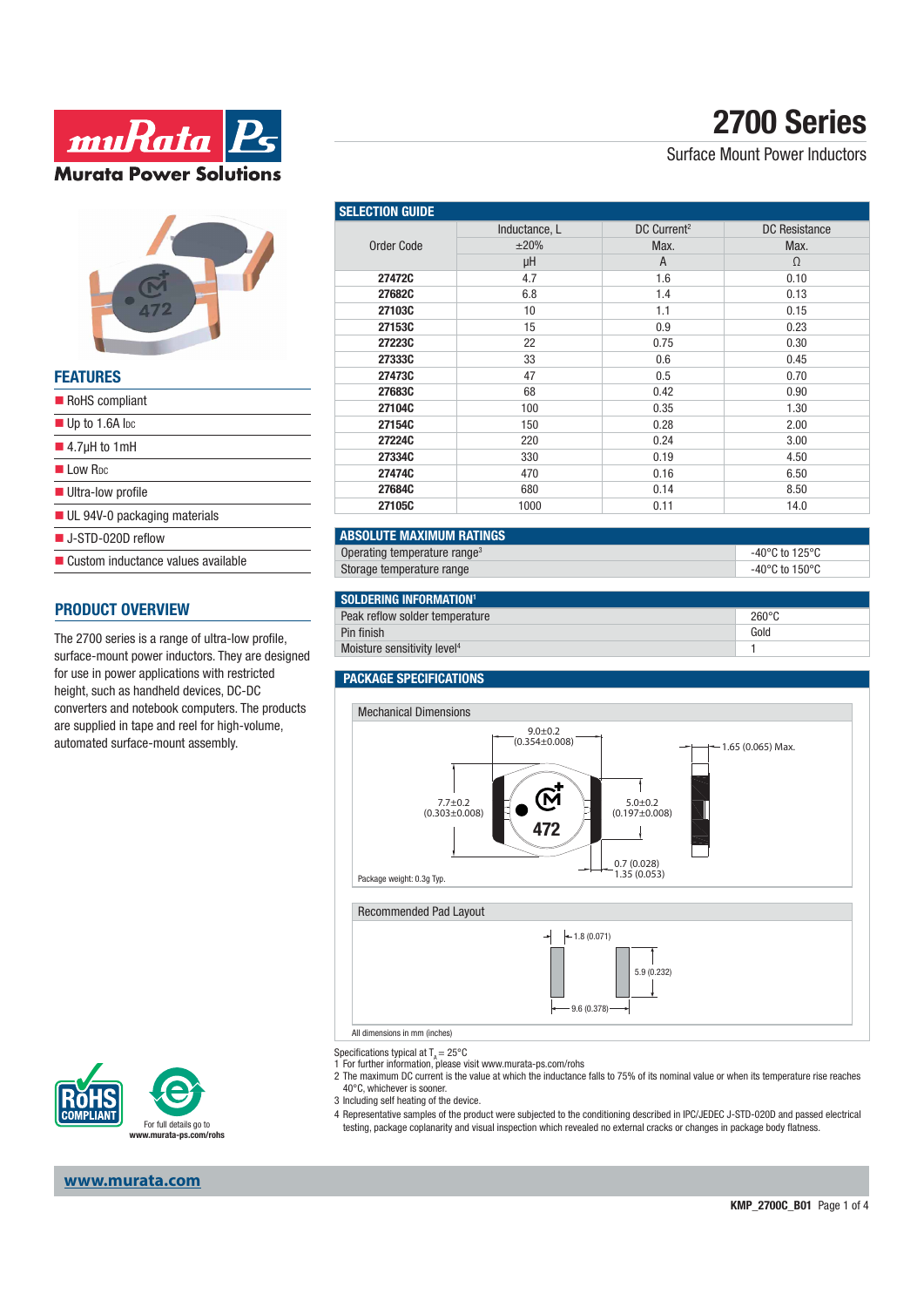## **muRata B** Murata Power Solutions

## **2700 Series**

Surface Mount Power Inductors



**www.murata.com**

**KMP\_2700C\_B01** Page 2 of 4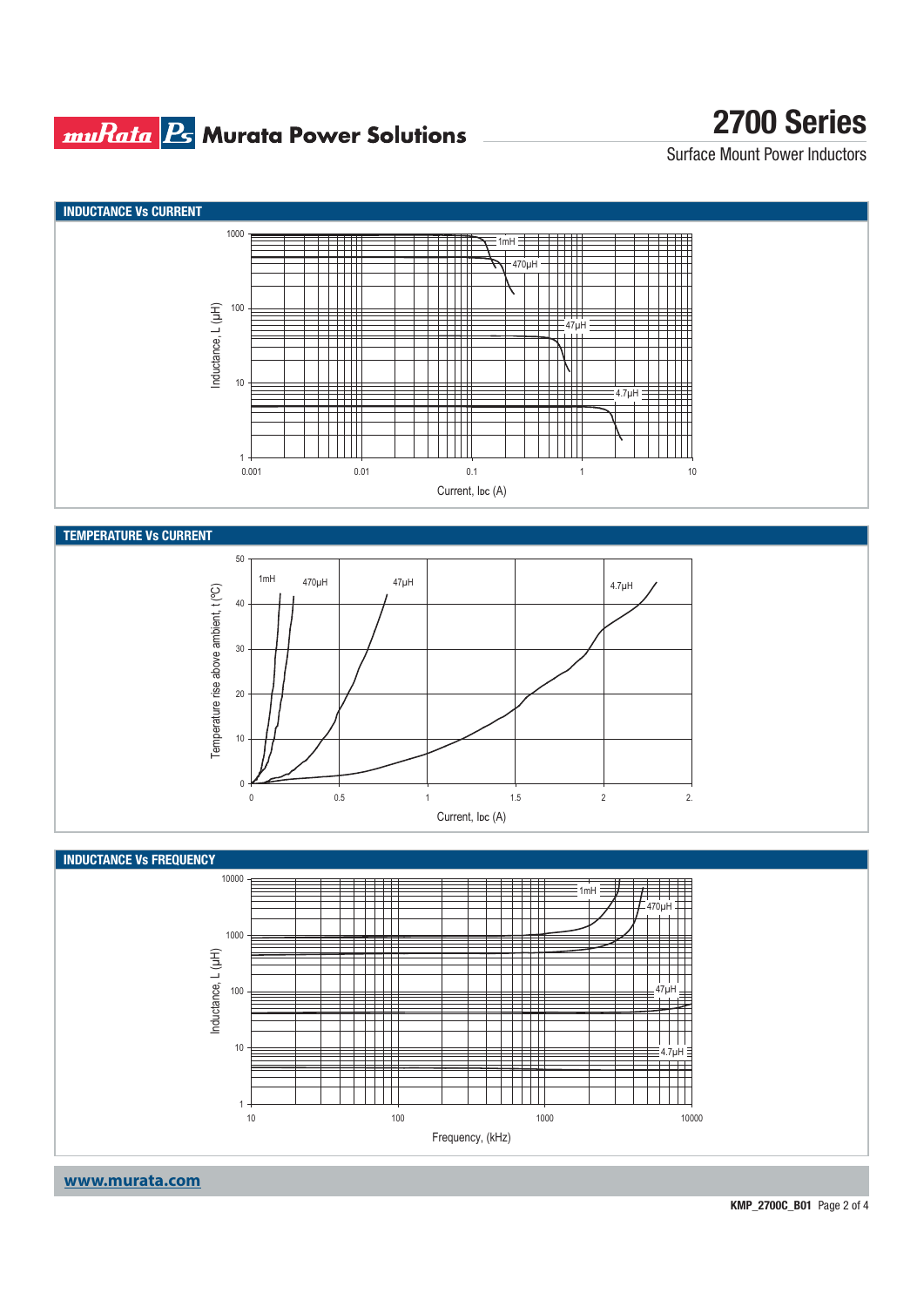### **muRata Ps** Murata Power Solutions

## **2700 Series**

Surface Mount Power Inductors